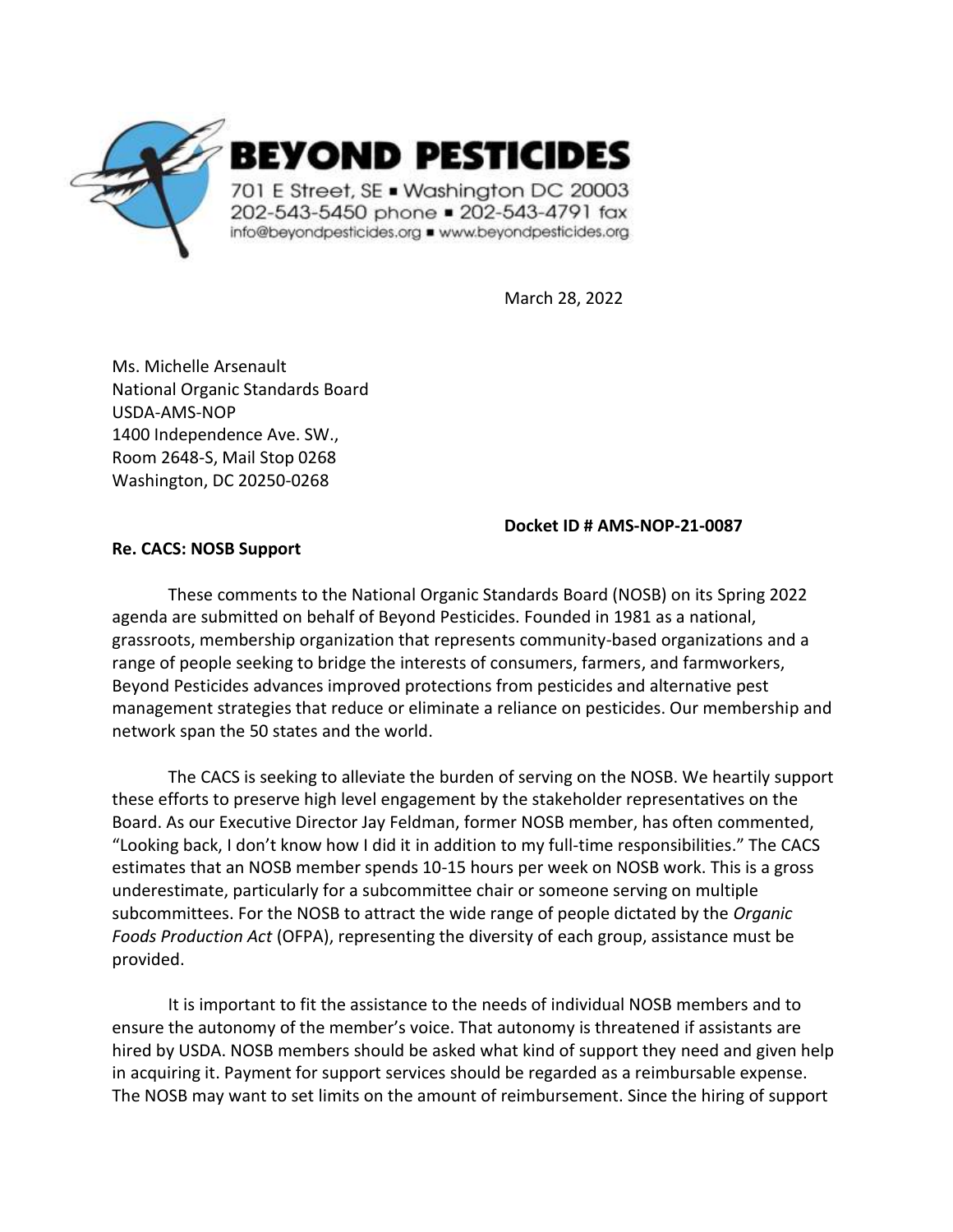people is an interaction between the NOSB member and the assistants, government hiring policies—particularly conflict of interest policies—should not apply. In other words, the NOSB member should be free to hire a spouse or a coworker, for example.

## Regardless of other options, the open docket should be provided.

The Policy and Procedures Manual (PPM)<sup>1</sup> states:

**Policy for Public Communication between NOSB Meetings (Adopted April 11, 2013)** •The NOSB and NOP seek public communication outside of Board biannual meetings and public comment periods to inform the NOSB and NOP of stakeholders' interests, and to comment on the NOSB's and NOP's work activities year around. •The NOSB may post draft discussion documents and proposals between public meetings for review and public comment. Timely submission of comments will assist the NOSB and its Subcommittees in revising such documents for subsequent NOSB review.

The NOSB provided this discussion of the above policy:

As a part of its responsibility to communicate with the organic community pertaining to the implementation of OFPA, the Board must receive and review information from the NOP and other sources during its deliberations. As a stakeholder Board, the input from the organic community is valuable in the deliberations of the Board, the NOP, and the community decision-making process. The procedures of the Board and NOP should facilitate public communication to inform these deliberations.

Providing an online mechanism that allows the public to share information between official comment periods will help to facilitate public communication that informs the Board's and NOP's deliberations in several ways. The online system is intended to:

1. Inform discussions early in the materials or policy review process through the collection of complete background and perspectives;

2. Reduce the amount of new information coming to the Board and NOP late in its deliberations on an issue without adequate time to verify or fully assess it; 3. Increase transparency for the NOSB, NOP, and the public itself to ensure that everyone has access to the same information in a timely fashion;

4. Help the Board and NOP to become aware of issues that may not be on the work plan or may not have been generated internal to the NOP and NOSB process, but are important based on the experience and expertise of those in the organic community.

Thus, an online public communication mechanism can help board members to discharge their "Duty of Care," which "calls upon a member to participate in the decisions of the Board and to be informed as to the data relevant to such decisions."(PPM, p. 6)

<sup>&</sup>lt;sup>1</sup> Section VII E. p. 34.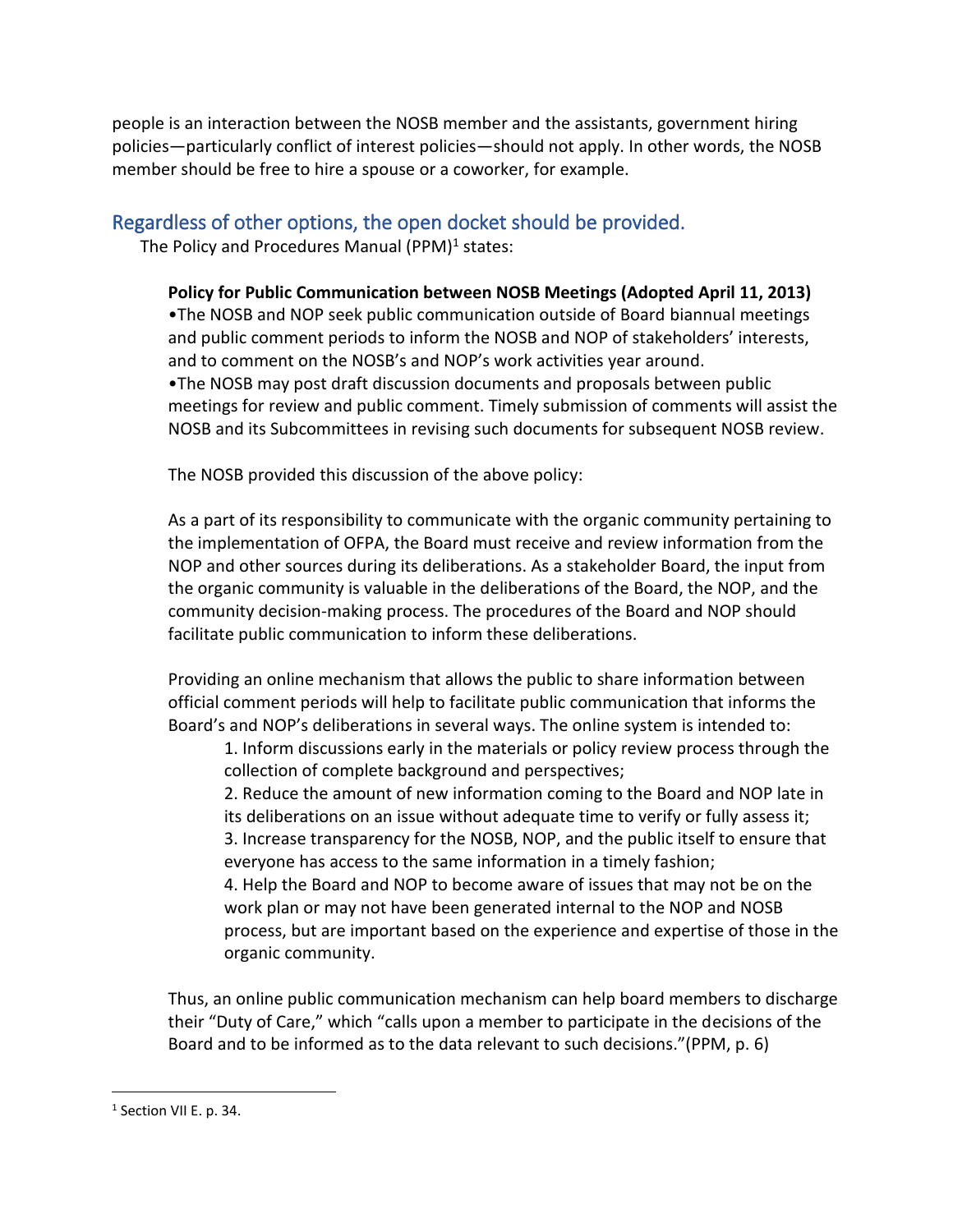# The Biggest Obstacle To Assisting NOSB Members Is a Culture of Secrecy.

The public communication policy quoted above would ensure transparency as NOSB subcommittees deliberate. However, the current practice is one that prohibits NOSB members from sharing drafts and deliberations except through the mechanism of highly cleansed subcommittee notes. This practice stands in the way of adopting any of the mechanisms that give independence to NOSB members.

Since petitions no longer contain confidential business information, there is no excuse for secrecy in subcommittee deliberations.

## Responses to Questions.

Below we respond to the questions posed by the CACS, which suggest more control over the relationship between an NOSB member and assistant than we think is appropriate.

## **1. What are the advantages or disadvantages of having support come from within the government? From a nonprofit or university?**

Support should come from those who understand organic principles and practices. Those who come from government, especially USDA, are likely to be indoctrinated with a viewpoint that is inconsistent with organic principles. Those from a nonprofit or university may also have a particular viewpoint, but perhaps more compatible with organic.

The NOSB member should be able to choose who s/he would like for assistance. NOP or others might make suggestions, but it needs to be someone compatible with the NOSB member's perspective and mode of working.

The NOSB should also regard the public at large as part of its "support team" through use of the open docket. We have heard the objection that the open docket is unwieldy to use. We believe that judgment may come from a failure to think creatively. Other agencies maintain open dockets so that programs can receive information on an ongoing basis. For example, "The Environmental Protection Agency (EPA) is announcing the availability of an IRIS Program General Comments Docket (Docket ID #EPA-HQ-ORD-2014-0211) open for public comments that have broad applicability to the IRIS [Integrated Risk Information System] Program. This docket was opened in 2014 and will remain open continuously. Stakeholders interested in submitting general comments to the IRIS Program are encouraged to use this docket. See 81 FR [18625.](https://www.federalregister.gov/documents/2016/03/31/2016-07181/announcement-on-the-availability-of-the-iris-program-general-comments-docket-announcement-of-the) Those who raise objections seem to believe that a subcommittee cannot post anything other than a subcommittee-approved proposal or discussion document. We believe that it is possible to just post a question, such as, "Do any organic growers produce rice without the use of copper sulfate?" under a subject line like "Question from Crops Subcommittee."

### **2. What NOSB tasks, if any, are critical to keep completely independent from the support team?**